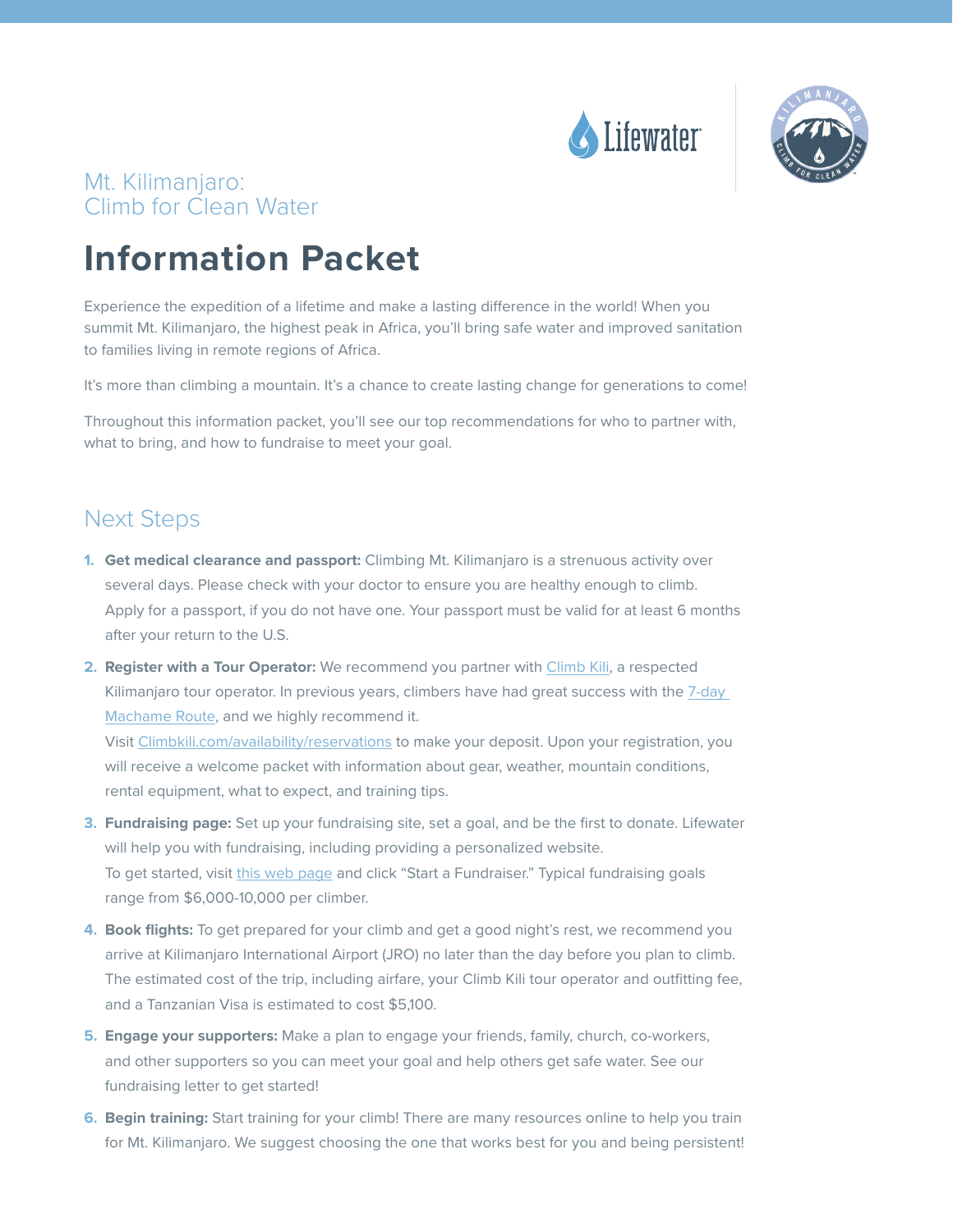## Recommended Packing List

Be prepared for your adventure! Below is our recommended packing list based on seven days of climbing. Note that skimping on equipment can jeopardize safety and summit success, so carefully consider any changes or substitutions you may be considering.

Feel free to print this and use it as a guide.

### **Climbing Gear**

- Warm cap
- Ball cap or sun hat
- Buff or bandana
- Fleece or wool gloves (for lower elevation trekking and windy days)
- Heavy-weight, insulated gloves or mittens (wind/ water resistant)
- Long-sleeve wool or synthetic top (zip-neck styles will allow for better temperature regulation)
- A fleece or other insulation layer
- A jacket made of rain/wind-proof material with attached hood
- Insulated parka with a hood (goose down and waterproof recommended/ worn primarily in camp, at rest breaks, and on summit day/size up)
- Lightweight, synthetic shirt (not cotton/ long sleeve recommended)
- 5-7 pairs of underwear (not cotton)
- Light to medium-weight wool or synthetic bottoms
- Synthetic climbing pants (insulation quality based on your temperature preference)
- Hard-shell pant (made of breathable rain and wind-proof material/ full-length side zippers required for facilitating quick clothing adjustments)
- Hiking shorts
- Hiking boots (warm, waterproof, lightweight boots hiking on rugged terrain)
- Lightweight hiking shoes (for day hikes and camp)
- Gaiters (large enough to fit over your trekking boots)

### **Other Climbing Needs**

- 1-2 duffel bags (100-120+ liter bag made of tough material with rugged zippers. One duffel will be carried by porters with all of your mountain equipment. The other duffel will be left at the safe room at the hotel with items not needed on the mountain.)
- Backpack (40+ liter daypack with a hydration bladder)
- Sleeping bag (rated 0° to 15° F/ goose down or synthetic)
- Compression stuff sack for sleeping bag
- Trekking poles (lightweight and collapsible)

### **Electronic Gadgets**

- Headlamp
- Lithium batteries for headlamp

### **Health & Safety**

- Medications and first aid (Band-aids/ Asprin or ibuprofen, Antacids, anti-diarrhea, 250 mg Diamox: acetazolamide tablets for altitude illness/ prevention, malaria medication (optional)
- Passport: valid for six months beyond your return date
- Copy of passport (first two pages)
- Copy of flight itinerary
- Immunization record
- Toothbrush
- Toothpaste

• 4-7 pairs of socks (wool or synthetic)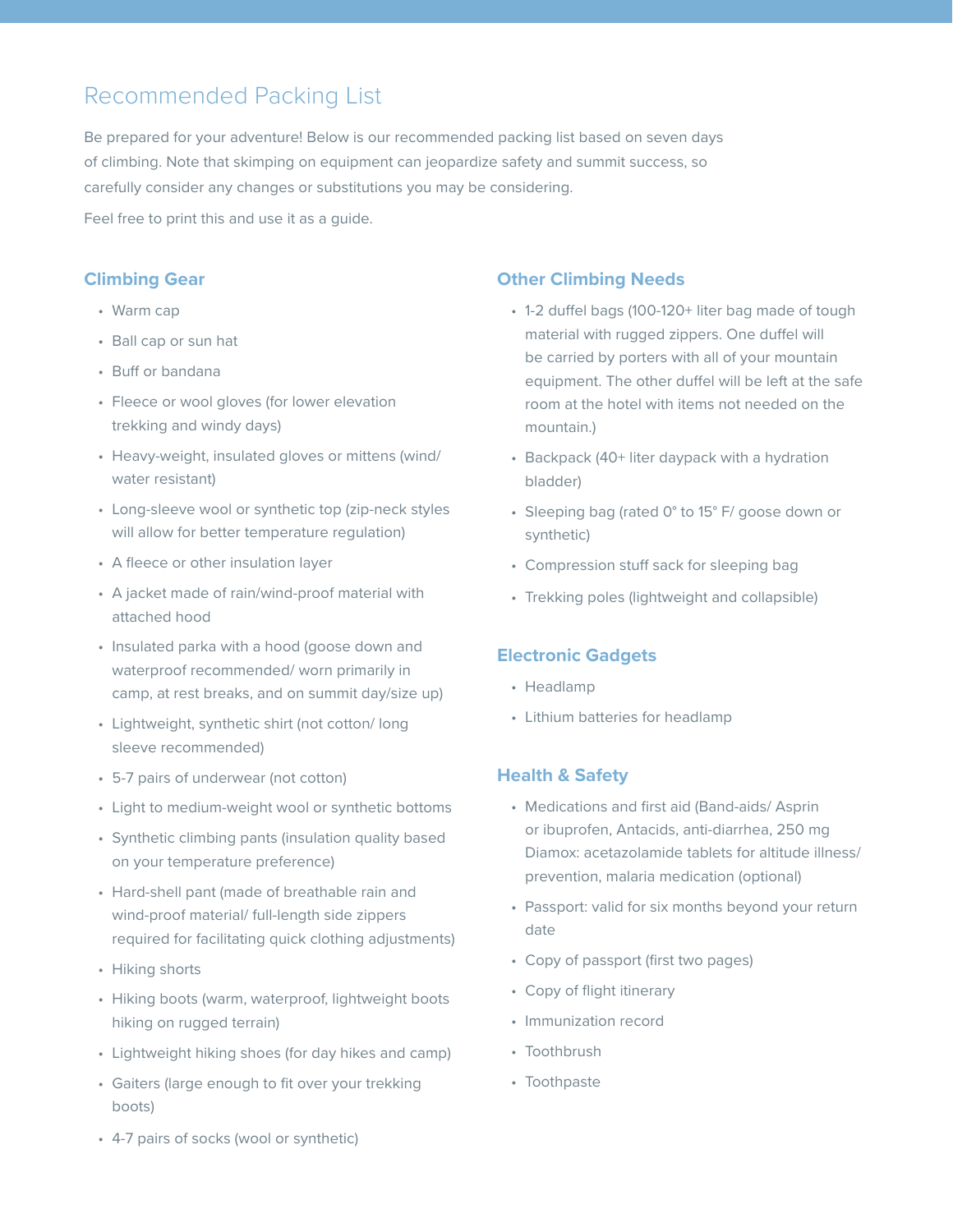### Recommended Packing List (continued)

### **Toiletries**

- Sunscreen
- Lip protection
- Small hand towel
- Cleansing face and body wipes
- Travel size moisturizers
- Waterless shampoo

#### **Other Items**

- Personal snacks (for between meals and summit day/ snacks should be edible in cold climates/ Sports drink mixes to supplement water)
- 6-8 chemical hand warmers
- 2 one-quart water bottles (Wide mouth bottles to prevent opening from freezing)
- 2 3 large garbage bags (to line backpack)
- Earplugs
- Insect repellent
- 2 3 stuff sacks
- Journal (provided by outfitter)
- Camera
- Binoculars for safari
- Plastic Zip Lock bags
- Travel clothes
- 2 pairs shorts
- 1 pair casual pants
- 3 shirts
- Sweater/ sweatshirt
- Comfortable shoes
- Sunglasses
- Swimsuit
- Personal hand sanitizer

#### **Optional Items**

- Insulated mug
- Water bottle parka (helps keep bottle from freezing)
- Luggage locks (TSA approved)
- Pocket knife (optional)
- Rain cover (to protect daypack from rain)
- Daypack (25+ liter to use while traveling or sightseeing)
- Medicating powder
- Medium-weight glove, water resistant
- Sleeping pad (full-length, inflatable or closed cell pad for added comfort)
- Reading material
- Music player/headphones
- Balaclava
- Sock liners (for reducing friction)

#### **Available equipment rentals**

Please let your Climb Kili representative know which items you will be renting before your arrival.

- Sleeping bag \$40
- Trekking Poles \$15
- Warm jacket \$30
- Day pack \$25
- Rain pants \$25
- Rain jacket \$25
- Head Lamp \$20
- Gaiters \$25
- Balaclava \$25
- Gloves \$20